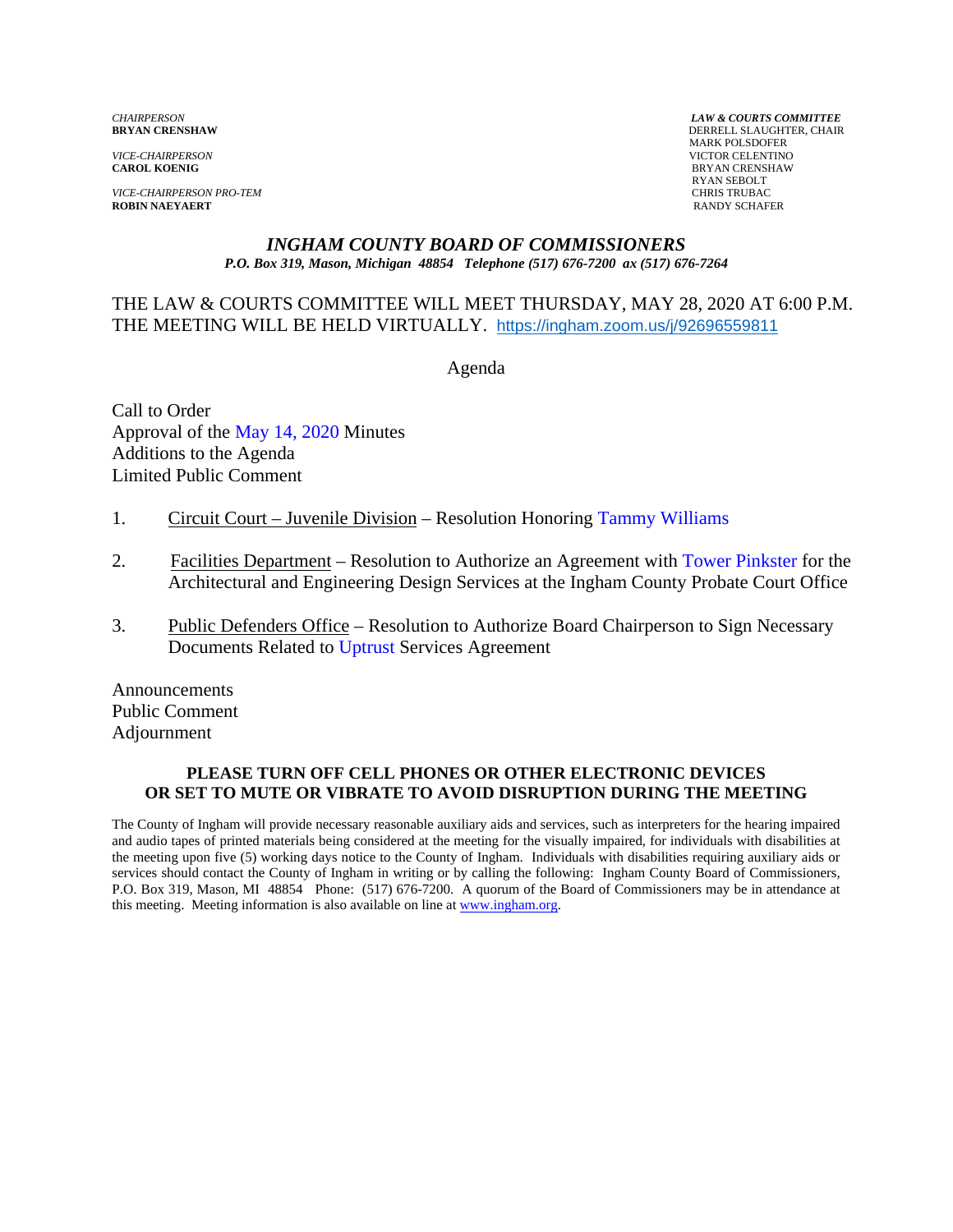### LAW & COURTS COMMITTEE May 14, 2020 Draft Minutes

<span id="page-1-0"></span>

| <b>Members Present:</b> | Slaughter, Celentino, Crenshaw, Schafer, Sebolt, Trubac. |
|-------------------------|----------------------------------------------------------|
| Members Absent:         | Polsdofer.                                               |

Others Present: Teri Morton, Teri Thornberry, Elizabeth Noel, and Michael Tanis.

The meeting was called to order by Chairperson Slaughter at 6:00 p.m. virtually via Zoom in accordance with the Governor's Executive Order 2020-75 regarding the Open Meetings Act.

Approval of the April 30, 2020 Minutes

MOVED BY COMM. CRENSHAW, SUPPORTED BY COMM. CELENTINO, TO APPROVE THE MINUTES OF THE APRIL 30, 2020 LAW & COURTS COMMITTEE MEETING.

THE MOTION CARRIED UNANIMOUSLY. Absent: Commissioner Polsdofer

### Additions to the Agenda

None.

Limited Public Comment

None.

MOVED BY COMM. SCHAFER, SUPPORTED BY COMM. SEBOLT, TO APPROVE A CONSENT AGENDA CONSISTING OF THE FOLLOWING ITEMS:

- 1. Circuit Court Resolution to Amend Contract for Graphic Sciences, Inc. for the Continued Storage and Retrieval of Circuit Court Files
- 2. Sheriff's Office Resolution to Honor the Service of Canine Smoke and Deputy Narlock and to Approve the Sale of Smoke to Deputy Narlock
- 3. Facilities Department
	- a. Resolution Authorizing an Agreement with Guardian Alarm Company for the Building Alarm System at the 9-1-1 Center's Backup Location
	- b. Resolution Authorizing an Agreement with Vidcom Solutions for the Access Control System at the 9-1-1 Center's Backup Location
- 4. 9-1-1 Dispatch Center Resolution to Authorize the Ingham County 9-1-1 Central Dispatch Center to Port Telephone Lines/Numbers from AT&T to the Ingham County Cisco Telephone System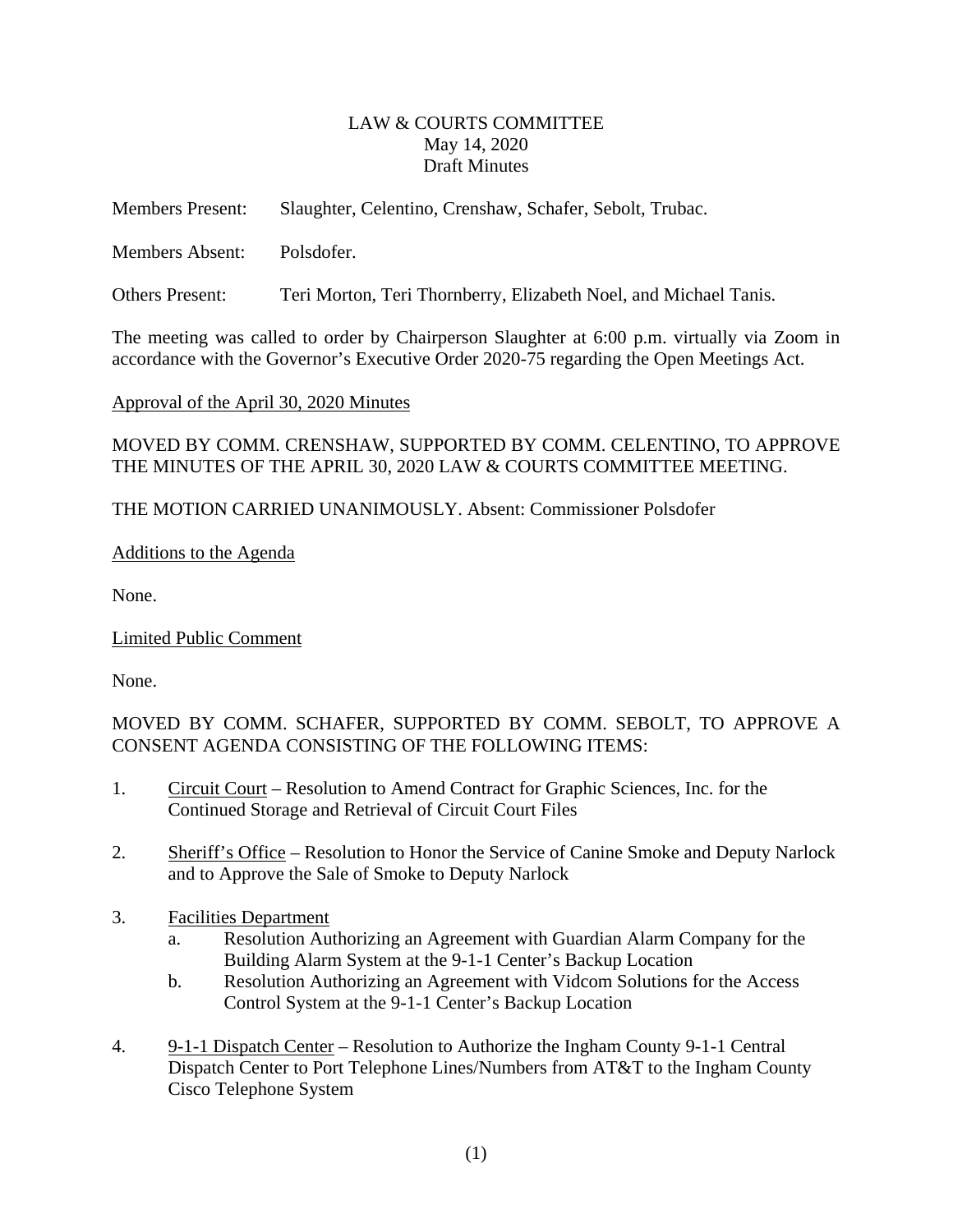5. Controller's Office – Resolution Updating Various Fees for County Services

# THE MOTION CARRIED UNANIMOUSLY. Absent: Commissioner Polsdofer

# THE MOTION TO APPROVE THE ITEMS ON THE CONSENT AGENDA CARRIED UNANIMOUSLY. Absent: Commissioner Polsdofer

### Announcements

Commissioner Schafer stated that a position on the Tri-County Regional Planning Commission had yet to be filled. He further stated that he would be interested in the position, and asked that the idea be brought up at the next Democratic Caucus meeting of the Board of Commissioners.

Public Comment

None.

### **Adjournment**

The meeting was adjourned at 6:03 p.m.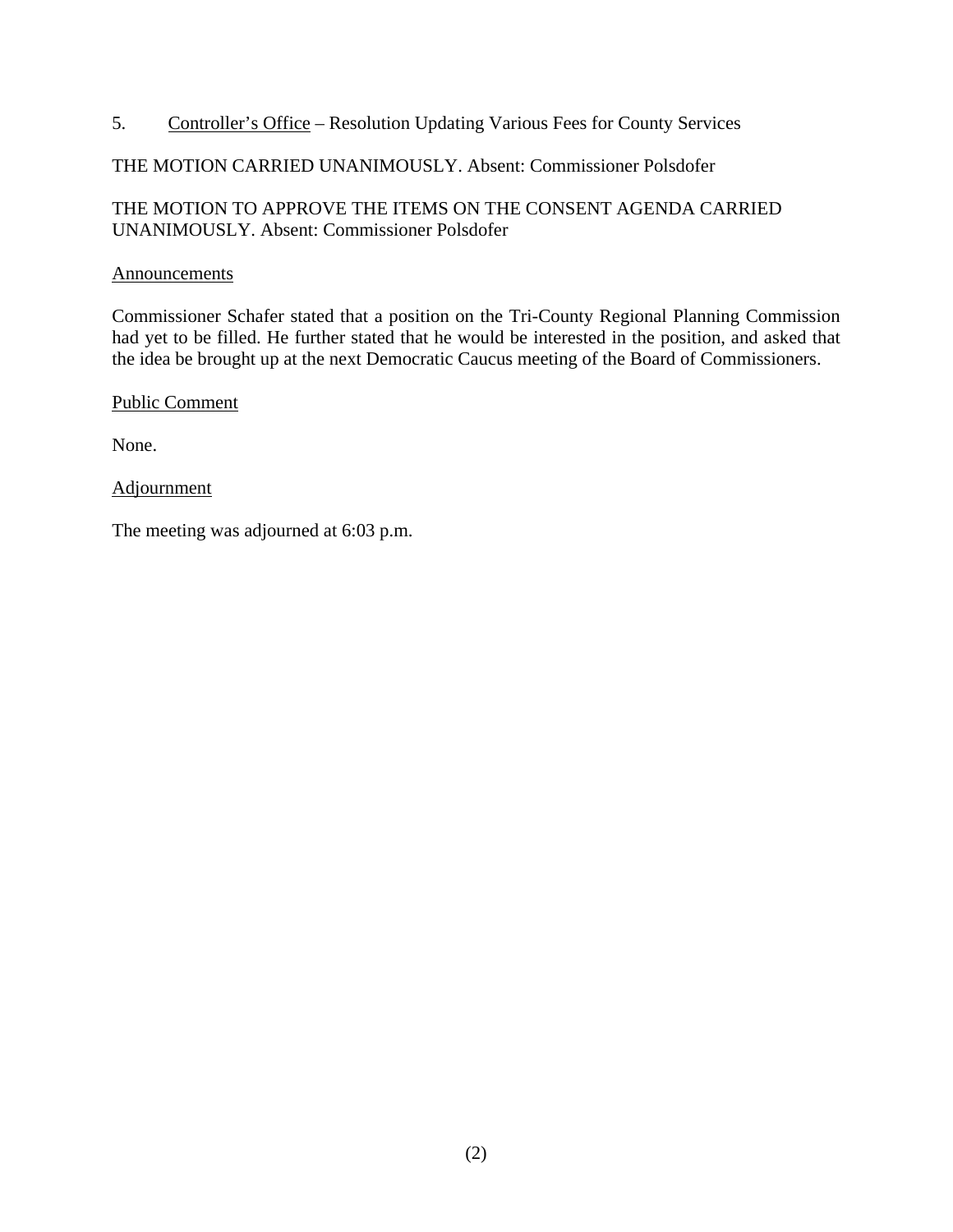# **MAY 28, 2020 LAW & COURTS AGENDA STAFF REVIEW SUMMARY**

# **RESOLUTION ACTION ITEMS:**

# **The Deputy Controller recommends approval of the following resolutions:**

*2. Facilities Department – Resolution to Authorize an Agreement with Tower Pinkster for the Architectural and Engineering Design Services at the Ingham County Probate Court Office* 

This resolution will authorize entering into an agreement with Tower Pinkster for the architectural and engineering design services at the Ingham County Probate Court office for an amount not to exceed \$14,000. The Probate Court office front counter area is in need of health and safety improvements. Tower Pinkster is on the State of Michigan MiDeal contract, so three quotes were not required per the County's Purchasing Policies and Procedures. Funds are available for this project within the Public Improvements Fund.

*3. Public Defenders Office – Resolution to Authorize Board Chairperson to Sign Necessary Documents Related to Uptrust Services Agreement*

This resolution will authorize the Board Chairperson to sign a no cost Service Agreement with Uptrust for a free trial of its product through March 31, 2021. Uptrust provides a service to various aspects of the criminal justice system by allowing real time texting of messages for clients. The primary purpose is reminders of upcoming court related activity; primarily court hearings but also appointments for pretrial service contact, meetings with probation to prepare for sentencing, etc. If the service is to continue past that date, additional authorization would be sought from the Board of Commissioners. The annual cost of the program would be approximately \$10,000.

See memo for details.

# **HONORARY RESOLUTION:**

*1. Circuit Court – Juvenile Division – Resolution Honoring Tammy Williams*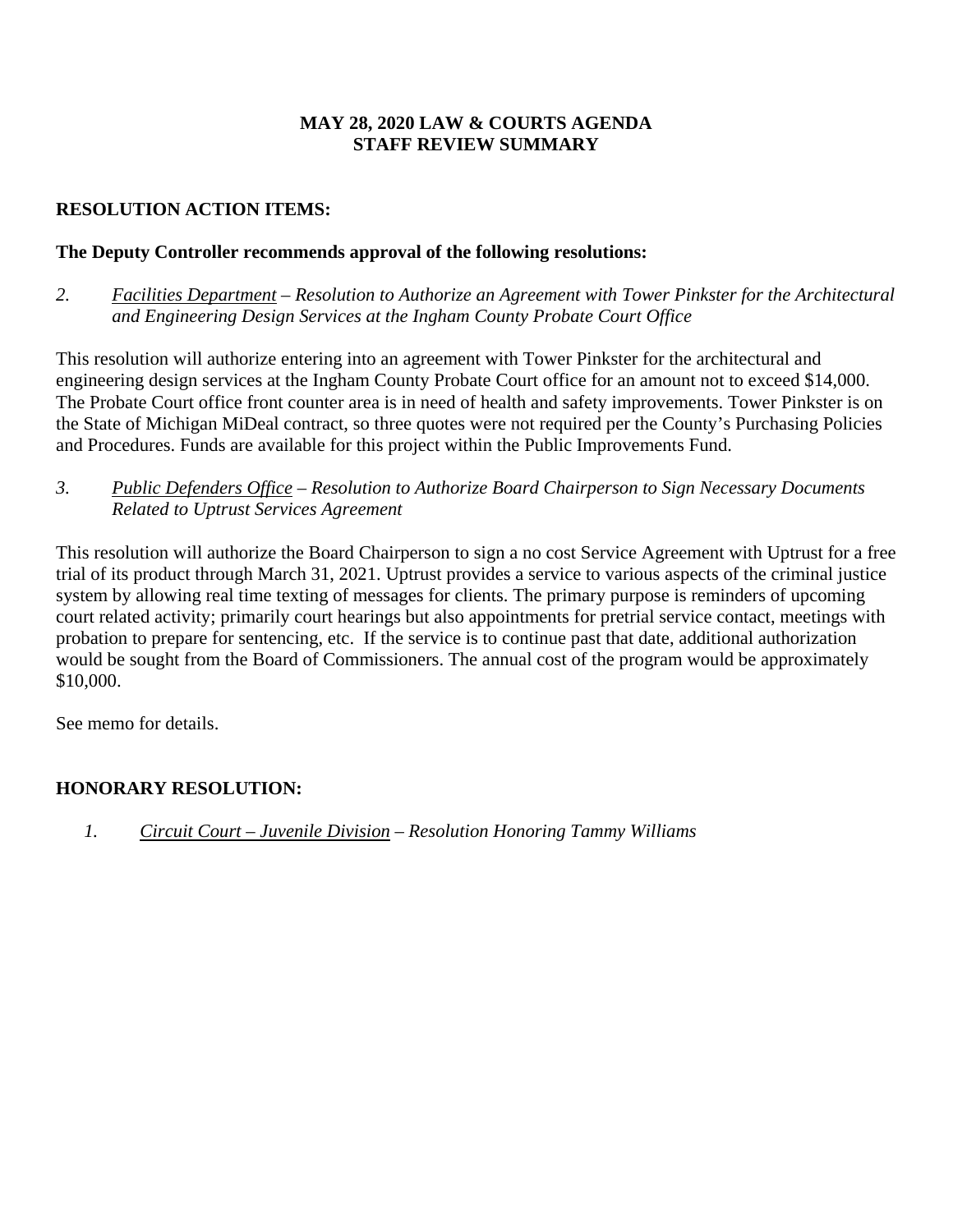<span id="page-4-0"></span>

| TO: |  |  |  | Law and Courts Committee |
|-----|--|--|--|--------------------------|
|-----|--|--|--|--------------------------|

FROM: Scott LeRoy, Deputy Court Administrator

DATE: May 20, 2020

### RE: **RESOLUTION HONORING TAMMY WILLIAMS**

This memo accompanies the Resolution submitted by the Circuit Court Juvenile Division, honoring Ms. Tammy Williams, a long term employee of Ingham County. Ms. Williams is retiring effective May 29, 2020. Her years of service are greatly appreciated.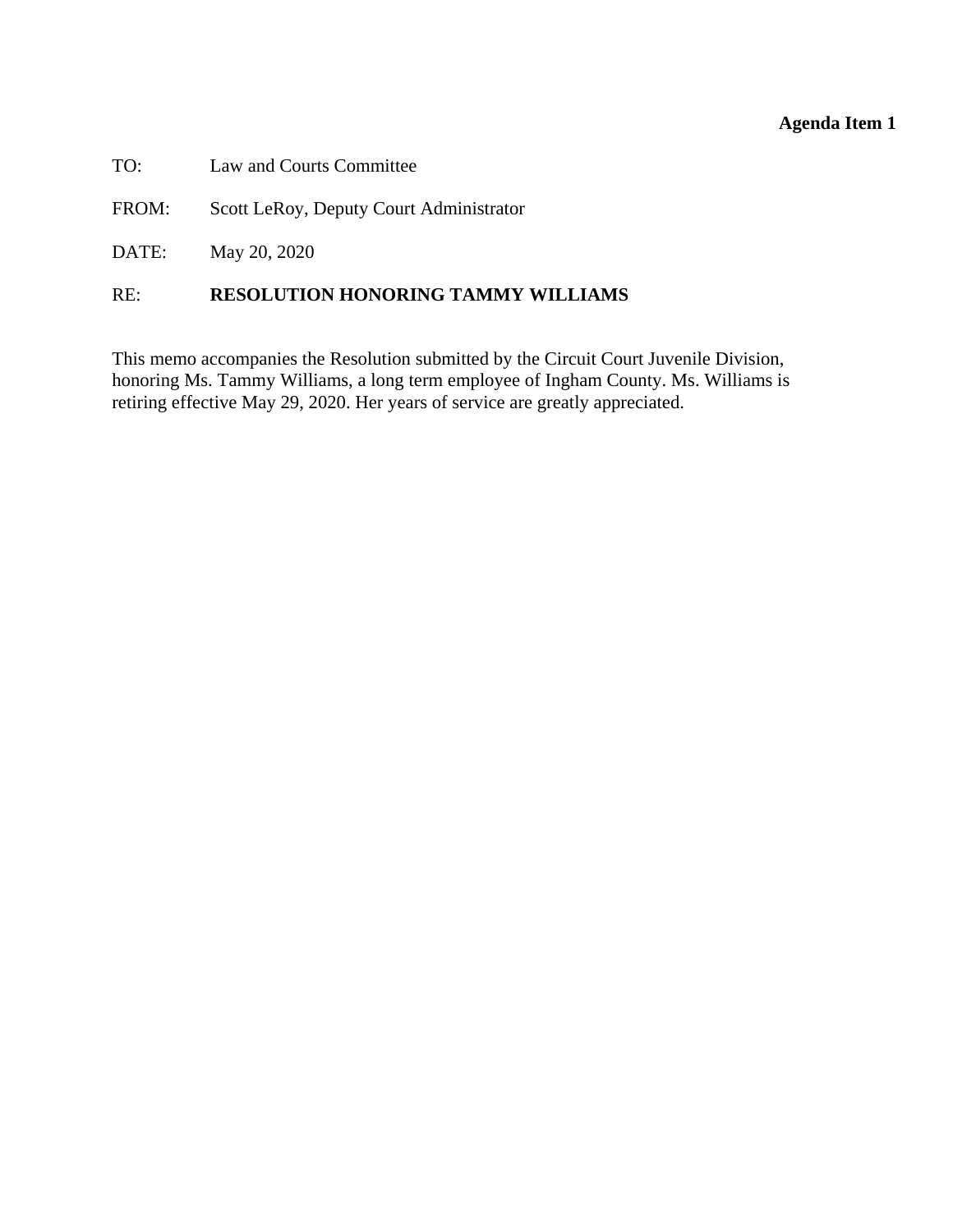Introduced by the Law and Courts Committee of the:

### INGHAM COUNTY BOARD OF COMMISSIONERS

#### **RESOLUTION HONORING TAMMY WILLIAMS**

WHEREAS, Tammy Williams began her employment with Ingham County in 1987 at the Juvenile Home now known as the Ingham County Youth Center; and

WHEREAS, in 1993 she was promoted to Juvenile Court Officer at the Ingham County Probate Court now known as the Ingham County Circuit Court, Juvenile Division; and

WHEREAS, in 2007 she was promoted to Intake Referee; and

WHEREAS, Tammy was named Child Care Worker of the Year in 1990; and, nominated for the Mary S. Coleman Award in 2007; and

WHEREAS, on behalf of the Circuit Court Juvenile Division, Tammy has conducted numerous hearings on youth petitioned before the Court on delinquency and neglect cases; and

WHEREAS, Tammy exemplifies the best in public service through her dedication and commitment to her job responsibilities and duties through her desire to address the needs of juveniles and their families; and

WHEREAS, Tammy not only brought to the Court her dedication and commitment to serve the public but also a strong work ethic with a tremendous source of experience and knowledge in all matters relating to juvenile cases; and

WHEREAS, Tammy's kind heart and constant willingness to organize potlucks, baby showers or retirement celebrations, and always offering her time and creative ideas for decorating each of these special events, will be greatly missed; and

WHEREAS, Tammy will now have endless free time to enjoy her family, her pride and joy; and

WHEREAS, Tammy Williams has given the Ingham County Circuit Court, Juvenile Division and the residents of Ingham County over 32 years of quality service.

THEREFORE BE IT RESOLVED, that the Ingham County Board of Commissioners hereby honors Tammy Williams for her many years of dedicated service to the County of Ingham and for the contributions she has made to the Circuit Court, Family Division.

BE IT FURTHER RESOLVED, that the Board wishes her continued success in all of her future endeavors.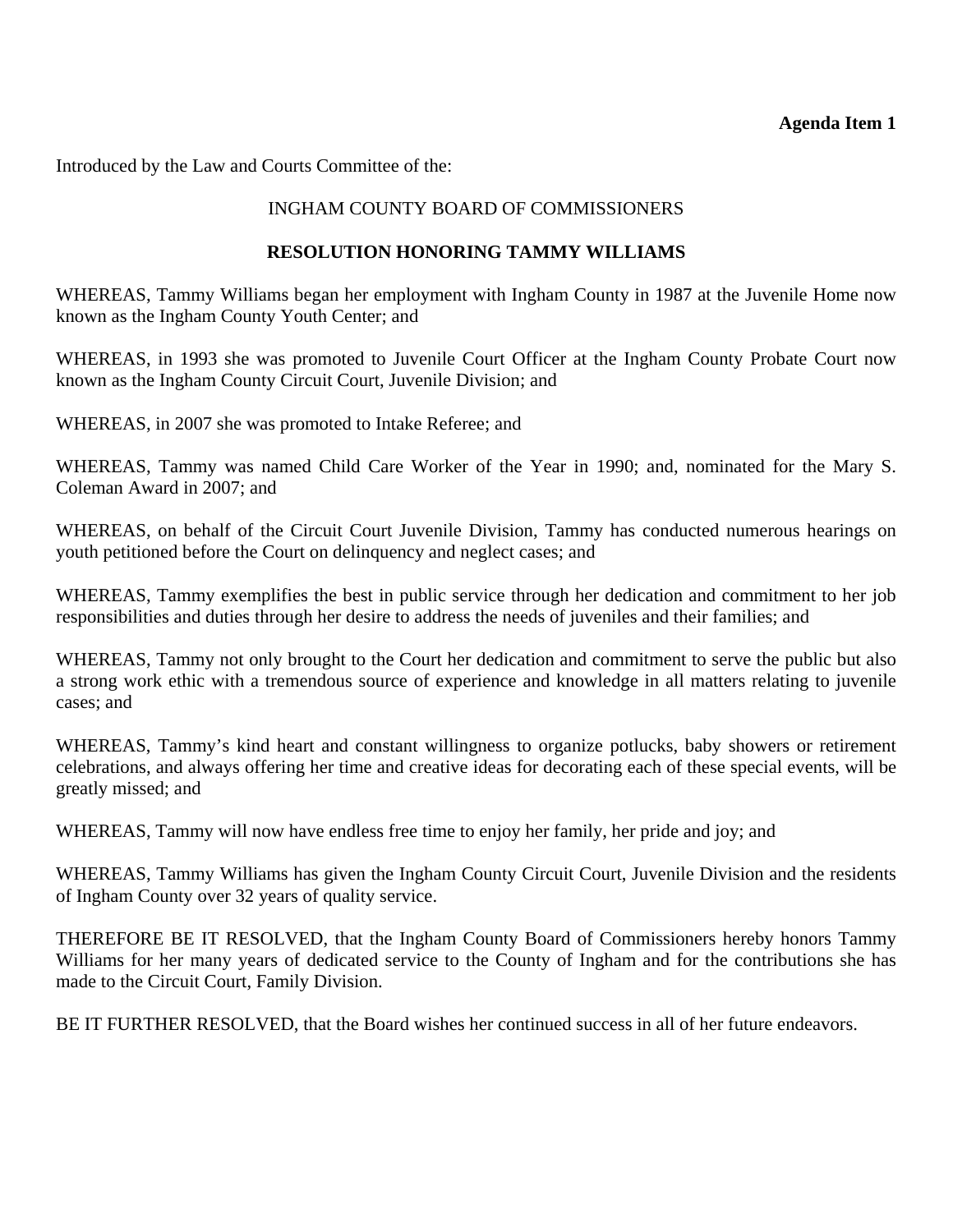<span id="page-6-0"></span>

| TO:          | Board of Commissioners, Law & Courts, County Services & Finance Committees                                                                            |  |
|--------------|-------------------------------------------------------------------------------------------------------------------------------------------------------|--|
| <b>FROM:</b> | <b>Rick Terrill, Facilities Director</b>                                                                                                              |  |
| DATE:        | May 19, 2020                                                                                                                                          |  |
| RE:          | Resolution to Authorize a Contract with Tower Pinkster for Architectural and Engineering<br>Design Services at the Ingham County Probate Court Office |  |
|              | For the meeting agendas of: May 28, June 2 & 3                                                                                                        |  |
|              |                                                                                                                                                       |  |

# **BACKGROUND**

At the request of the Probate Court Administrator, the Probate Court office front counter area is in need of health and safety improvements. Tower Pinkster submitted a proposal not to exceed \$14,000.00 for the Architectural and Engineering design services. Tower Pinkster is on the state of Michigan MiDeals contract so three quotes were not required per the County's Purchasing Policies and Procedures.

# **ALTERNATIVES**

The alternative would be to put out a formal RFP delaying the health and safety improvements for the Probate Court office staff.

# **FINANCIAL IMPACT**

We request the funds to come from the Public Improvement Fund balance.

# **OTHER CONSIDERATIONS**

Other considerations are to go through the 2021 budget process.

# **RECOMMENDATION**

Based on the information presented, the Facilities Department respectfully recommends approval of the attached resolution to support a contract with Tower Pinkster for architectural and engineering design services at the Ingham County Probate Court Office.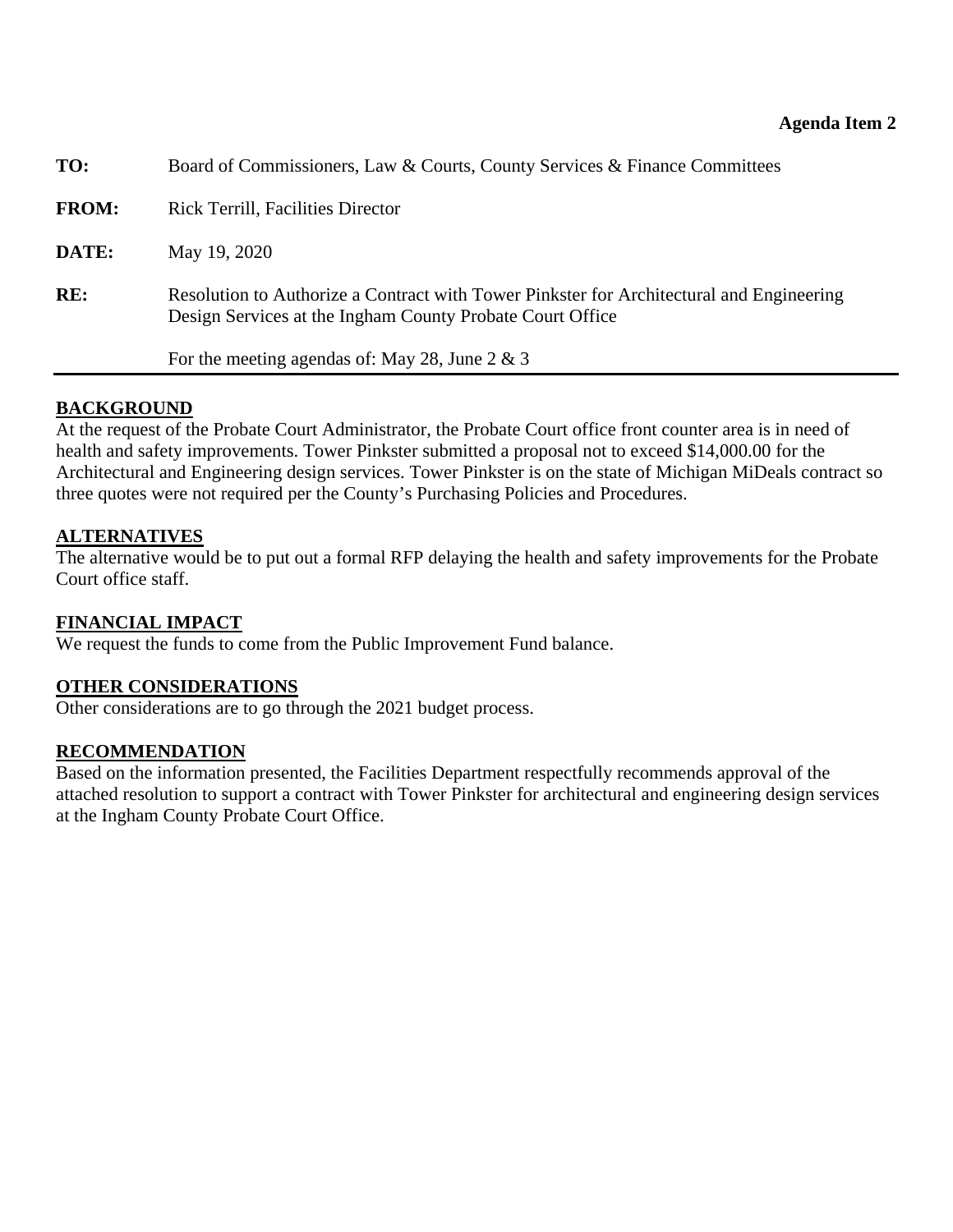Introduced by the Law & Courts, County Services and Finance Committees of the:

# INGHAM COUNTY BOARD OF COMMISSIONERS

### **RESOLUTION TO AUTHORIZE AN AGREEMENT WITH TOWER PINKSTER FOR THE ARCHITECTURAL AND ENGINEERING DESIGN SERVICES AT THE INGHAM COUNTY PROBATE COURT OFFICE**

WHEREAS, the Probate Court office front counter area is in need of health and safety improvements; and

WHEREAS, Tower Pinkster is on the State of Michigan MiDeals contract, so three quotes were not required; and

WHEREAS, it is the recommendation of the Facilities Department to enter into an agreement with Tower Pinkster who submitted the proposal of \$14,000.00 for the architectural and engineering design services at the Ingham County Probate Court office; and

WHEREAS, funds for this project are available within the Public Improvement Fund balance.

THEREFORE BE IT RESOLVED, that the Ingham County Board of Commissioners authorizes entering into an agreement with Tower Pinkster., 242 East Kalamazoo Ave., Kalamazoo, Michigan 49007 for the architectural and engineering design services at the Ingham County Probate Court office for an amount not to exceed \$14,000.00.

BE IT FURTHER RESOLVED, that the Controller/Administrator is authorized to make the necessary budget adjustments consistent with this resolution.

BE IT FURTHER RESOLVED, that the Ingham County Board of Commissioners authorizes the Board Chairperson to sign any necessary documents that are consistent with this resolution and approved as to form by the County Attorney.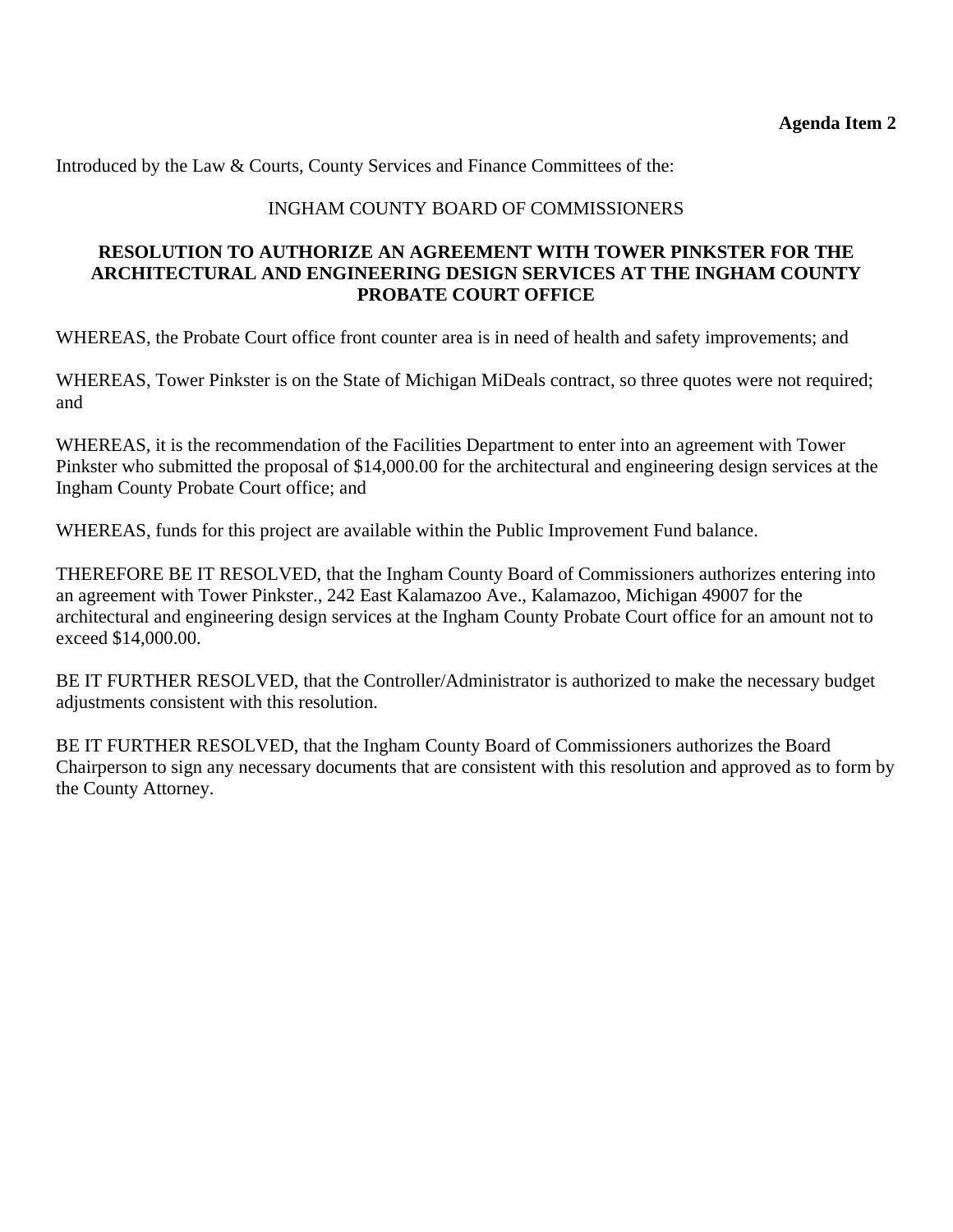<span id="page-8-0"></span>TO: Law and Courts Committees

FROM: Russel Church, Chief Public Defender

Date: May 15, 2021

For meeting agendaMay 28, 2020

### **BACKGROUND**

The Office of the Public Defender has been contacted by a company called Uptrust. The company provides a service to various aspects of the criminal justice system by allowing real time texting of messages for clients. The primary purpose is reminders of upcoming court related activity; primarily court hearings but also appointments for pretrial service contact, meetings with probation to prepare for sentencing, etc. Many of the indigent defense delivery systems in Michigan use a program called defenderData to manage case analytics. Uptrust has worked with defenderData to allow a certain level of integration with that system. Uptrust has decided to help the courts during these uncertain times while promoting their capabilities. They have offered to provide the service to public defender programs on a trial basis. We can obtain the product on a trial offer until March 31, 2021 at no cost. The company does require a service agreement which must be signed but can be cancelled without penalty at any time prior to 3/31/2021. At least two programs in Michigan have accepted the Uptrust offer and will be offering it to their clients soon.

### **FINANCIAL IMPACT**

None until April 1, 2021 and that would require additional board action as the annual cost of the program is slightly over \$10,000. The Judicial Information System program (the case management for district courts in Ingham County managed by the Supreme Court Administrative Office, has a text reminder service the courts can opt in to. All three District Courts have it and it is free for the client. Uptrust, however, allows additional communications that can be sent to the client at the same time notes are created within the Office of the Public Defender case management system, so it adds efficiencies. Missing court dates adds to the cost of a criminal prosecution due to the staff time spent processing bench warrants as well as potentially additional jail days served by the client.

#### **STRATEGIC PLANNING IMPACT**

This resolution supports providing quality legal representation by helping to ensure all clients handle their cases effectively. Preventing clients from serving time in custody when it is preventable is a benefit to everyone.

#### **OTHER CONSIDERATIONS**

None.

#### **RECOMMENDATIONS**

It is recommended that the resolution be approved to allow a lengthy free trial of the program to determine whether it will assist the Office of the Public Defender